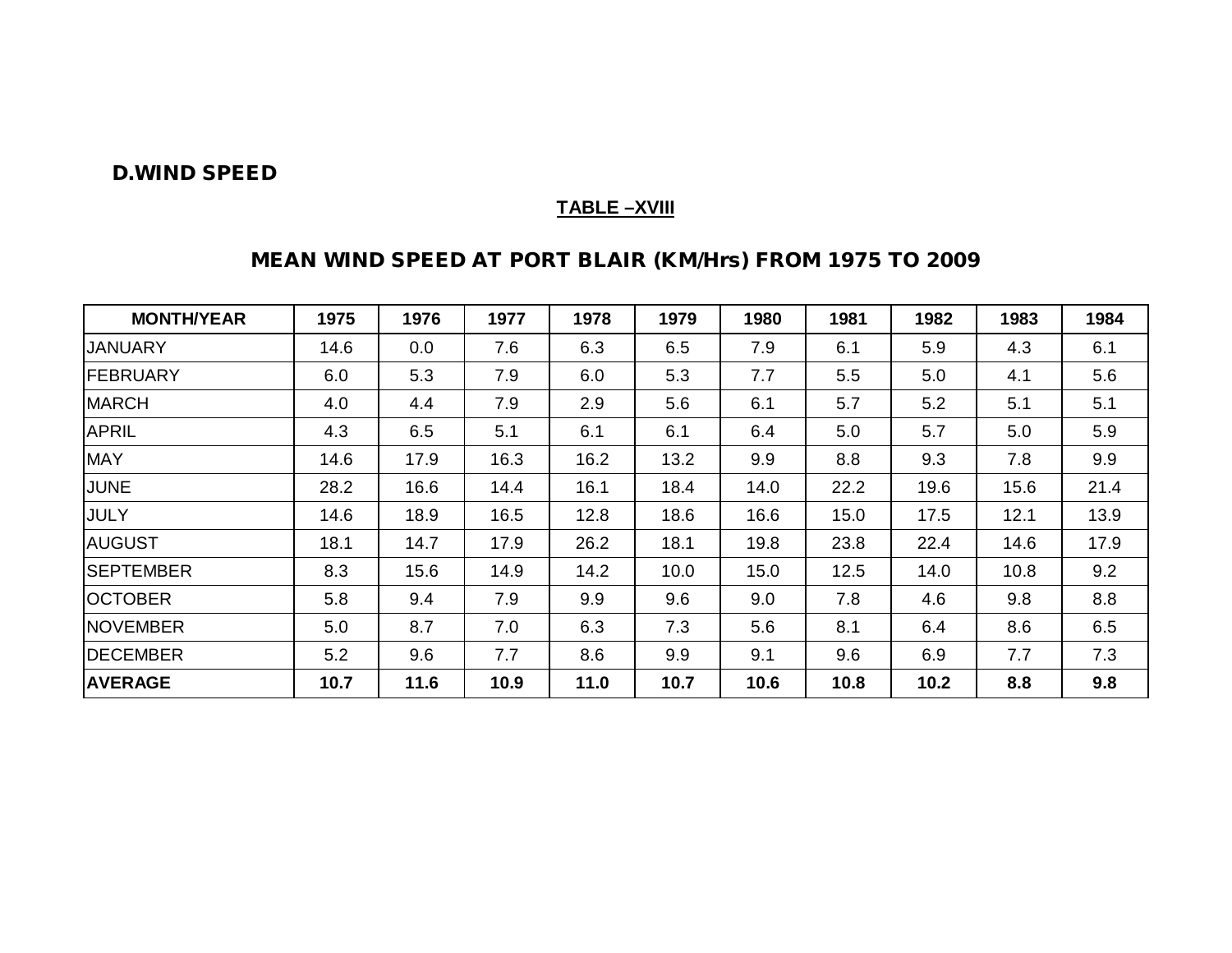# **TABLE -XVIII (Contd.)**

| <b>MONTH/YEAR</b> | 1985 | 1986 | 1987 | 1988 | 1989 | 1990 | 1991 | 1992 | 1993      | 1994 |
|-------------------|------|------|------|------|------|------|------|------|-----------|------|
| <b>JANUARY</b>    | 6.3  | 7.8  | 7.5  | 6.9  | 7.9  | 5.8  | 6.1  | 6.8  | 6.3       | 5.1  |
| FEBRUARY          | 5.5  | 5.0  | 6.2  | 5.3  | 4.9  | 5.5  | 5.7  | 5.5  | 5.4       | 4.0  |
| <b>MARCH</b>      | 4.7  | 6.3  | 5.6  | 5.1  | 5.3  | 4.4  | 4.5  | 5.0  | 4.3       | 5.0  |
| <b>APRIL</b>      | 6.5  | 4.4  | 5.9  | 5.0  | 6.3  | 6.6  | 7.3  | 5.7  | 5.5       | 4.5  |
| <b>MAY</b>        | 8.5  | 10.9 | 6.5  | 10.8 | 11.1 | 0.0  | 6.7  | 8.9  | 6.0       | 11.3 |
| <b>JUNE</b>       | 24.7 | 20.6 | 17.1 | 17.5 | 16.0 | 17.7 | 16.8 | 19.0 | 12.5      | 14.5 |
| JULY              | 16.5 | 16.4 | 17.5 | 12.3 | 12.9 | 15.9 | 16.6 | 14.5 | 14.6      | 17.6 |
| <b>AUGUST</b>     | 17.7 | 18.6 | 15.1 | 12.1 | 15.8 | 15.2 | 16.4 | 15.6 | 15.2      | 15.8 |
| <b>SEPTEMBER</b>  | 12.4 | 11.6 | 10.6 | 9.8  | 10.2 | 10.6 | 10.0 | 10.4 | 9.2       | 12.7 |
| <b>OCTOBER</b>    | 7.8  | 6.2  | 6.4  | 9.4  | 7.6  | 7.1  | 8.5  | 6.5  | <b>NA</b> | 4.6  |
| <b>NOVEMBER</b>   | 6.2  | 7.3  | 5.9  | 10.4 | 7.2  | 8.1  | 7.0  | 7.2  | 4.0       | 7.2  |
| <b>IDECEMBER</b>  | 7.4  | 7.8  | 8.9  | 9.0  | 7.4  | 8.8  | 7.9  | 7.7  | 6.2       | 6.0  |
| <b>AVERAGE</b>    | 10.4 | 10.2 | 9.4  | 9.4  | 9.4  | 8.8  | 9.5  | 9.4  | 7.4       | 9.0  |

## **MEAN WIND SPEED AT PORT BLAIR (KM/Hrs)**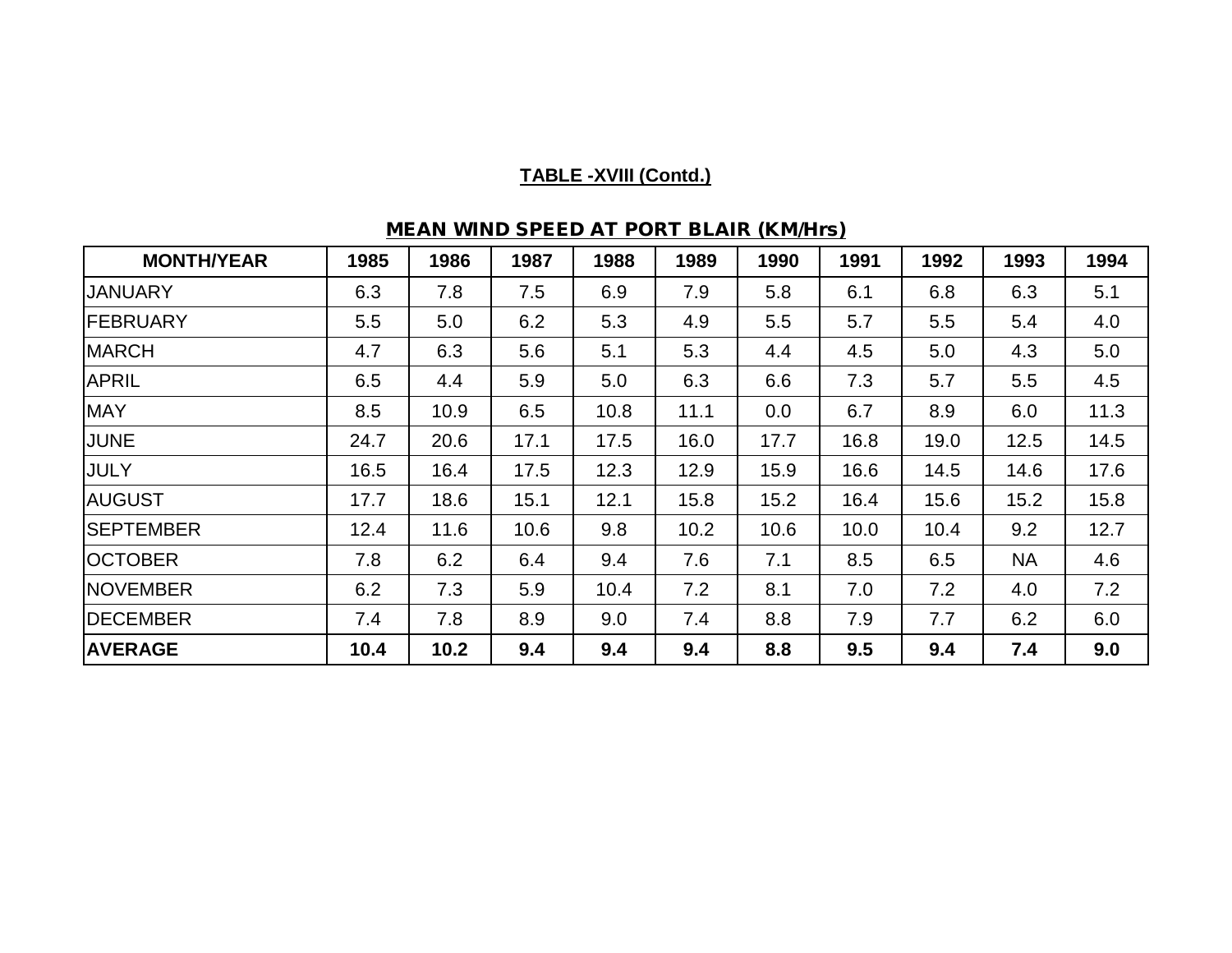## **TABLE -XVIII (Contd.)**

## **MEAN WIND SPEED AT PORT BLAIR (KM/Hrs)**

| <b>MONTH/YEAR</b> | 1995 | 1996 | 1997      | 1998 | 1999      | 2000 | 2001 | 2002 | 2003 |
|-------------------|------|------|-----------|------|-----------|------|------|------|------|
| <b>JANUARY</b>    | 5.7  | 5.8  | 4.4       | 5.4  | 5.1       | 5.6  | 4.7  | 6.2  | 5.3  |
| <b>FEBRUARY</b>   | 5.2  | 5.3  | 4.3       | 4.1  | 4.0       | 3.9  | 3.1  | 4.3  | 5.2  |
| <b>MARCH</b>      | 3.4  | 3.6  | 4.9       | 4.2  | 4.2       | 4.5  | 5.3  | 3.7  | 4.7  |
| <b>APRIL</b>      | 3.6  | 4.1  | 4.4       | 4.7  | 6.9       | 4.3  | 3.9  | 3.5  | 3.7  |
| <b>MAY</b>        | 9.4  | 10.4 | 10.8      | 7.8  | 10.0      | 10.0 | 9.1  | 10.9 | 11.2 |
| JUNE              | 12.5 | 9.1  | 12.9      | 10.0 | <b>NA</b> | 10.9 | 13.5 | 11.7 | 11.5 |
| <b>JULY</b>       | 11.2 | 13.0 | 15.9      | 9.6  | 13.9      | 12.6 | 11.9 | 13.3 | 9.7  |
| <b>AUGUST</b>     | 11.6 | 11.8 | 18.1      | 9.1  | <b>NA</b> | 12.1 | 13.4 | 14.5 | 11.1 |
| <b>SEPTEMBER</b>  | 11.1 | 6.4  | <b>NA</b> | 8.1  | <b>NA</b> | 10.0 | 7.6  | 10.1 | 7.9  |
| <b>OCTOBER</b>    | 6.1  | 11.4 | 4.5       | 6.2  | <b>NA</b> | 8.0  | 5.4  | 4.2  | 4.2  |
| <b>NOVEMBER</b>   | 7.2  | 5.8  | 5.5       | 6.9  | 4.9       | 6.0  | 6.3  | 5.8  | 5.3  |
| <b>IDECEMBER</b>  | 6.2  | 5.1  | 6.5       | 5.3  | 7.2       | 5.6  | 5.3  | 5.6  | 6.7  |
| <b>AVERAGE</b>    | 7.8  | 7.7  | 8.4       | 6.8  | 7.0       | 7.8  | 7.5  | 7.8  | 7.2  |